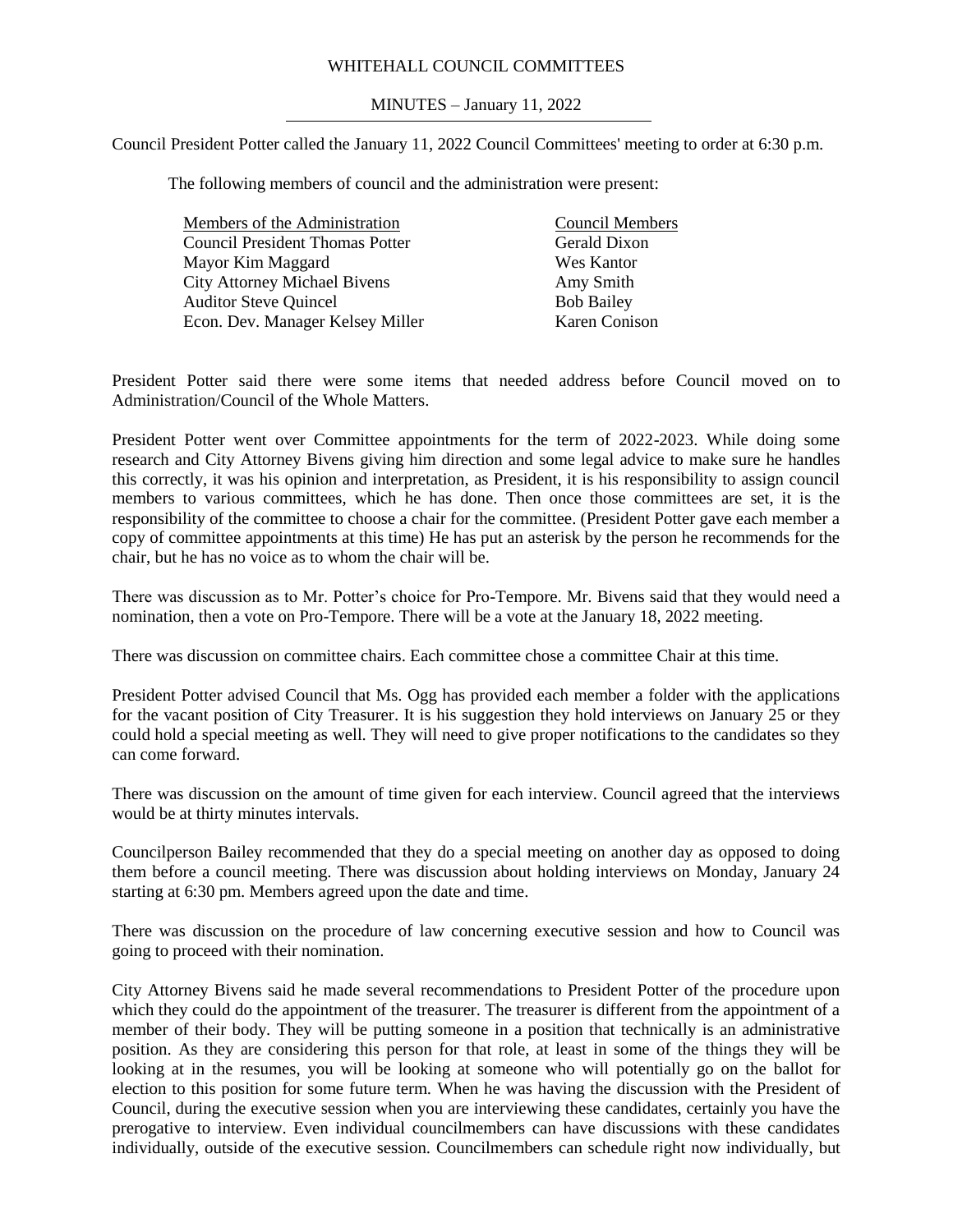when you go into executive session to interview these candidates, there cannot be a vote, there cannot be a straw poll, they can certainly express their opinions who they think was the strongest candidate, but when they are in that executive session they should not have an indication by straw poll or otherwise, of who that person is going to be that will be appointed to the position. When he was having this discussion with President of Council, potentially they might want to go, but you do not have to do this, you might want to do a public hearing, present the candidates to the public for openness and transparency. Let the public see whom the candidates are. Let the candidates make a short statement to the public of why they are the best person to be appointed to the position. Then sometime after that, a member of Council can make a motion to appoint that member. If it is seconded, then it will be voted upon. That is how it works and how it is voted upon. Everything as it relates to this person should be done in that fashion.

There was further discussion on the process of nominating and voting for a candidate.

City Attorney Bivens said if they advertise and put out a notice of a special meeting, that becomes a public meeting that you have the authority and the right by Council to make a vote. Theoretically, they can go into executive session, interview the candidates and if they decided to come out of that executive session and a member of Council decided to make a motion to appoint and it is properly seconded by another member of Council, then as President of Council, he must call the vote. In theory, they could have a Treasurer appointed at the special meeting, if that is what Council decides to do it.

It was the consensus of Council that a Special Meeting will be called for January 24, 2022 and a nomination will be made. Council will vote on the nominee.

President Potter said the last item for discussion would be Rules and Procedures of Council. Each member has been given a current copy of the rules of council. They can do one of two things. Is this something that members want to take a look at and digest, then take a deep dive two weeks from tonight or does anyone feel like they want to do it now.

Chairperson Bailey asked if until a new set of Rules and Procedures are adopted, do not the old Rules and Procedures stand. If so, there is no need to rush.

President Potter requested that each member of Council go over the Rules and Procedures, make notes or changes they would like to see, then they will talk about it two weeks from now.

# COMMITTEE OF THE WHOLE

# ORDINANCE NO. 002-2022 DRAFT # 1

AUTHORIZING AND APPROVING THE MAYOR TO SIGN A CONTRACT WITH THE FRATERNAL ORDER OF POLICE, CAPITAL CITY LODGE 9 FOR THE CONTRACT TERM JANUARY 1, 2021 TO DECEMBER 31, 2023 AND DECLARING AN EMERGENCY.

President Potter said the Mayor sent this to them last week with all the accompanying documentation.

Mayor Maggard said the contract between the City and the FOP, Capital City Lodge 9. It encompasses raises of three percent across the board for the three years of the contract for the Police Department. They got into some HSA, seniority foe lieutenants, pay range percentages and articles of investigation. This was very beneficial to the City. She asked that Ordinance 002-2022 be passed on first reading. They have been in negotiations since the end of 2020 going into 2021.

*(Committee of the Whole – 1st reading – ADOPT 01/18/2022–Kantor/Conison)*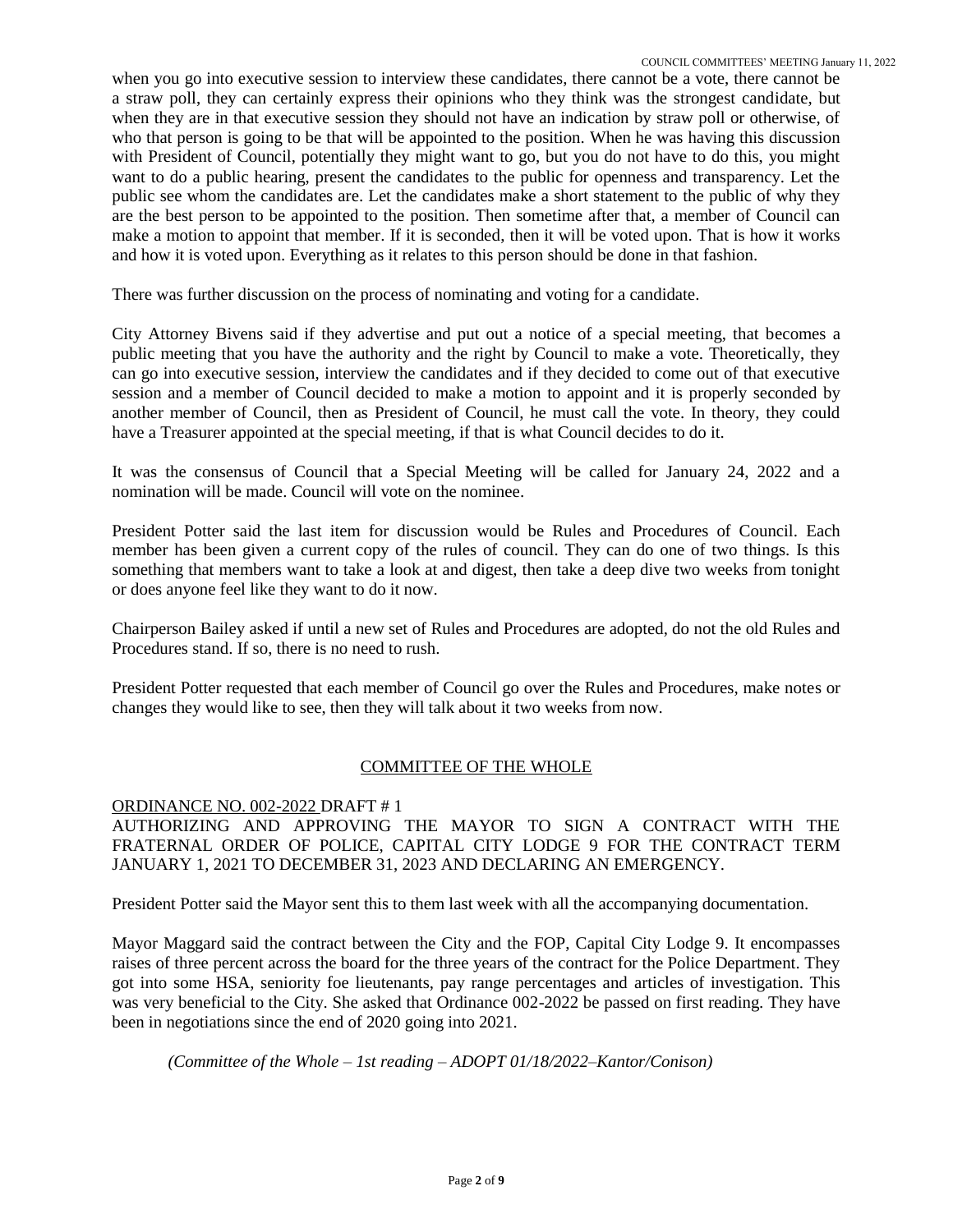A RESOLUTION DECLARING IT NECESSARY TO LEVY AN ADDITIONAL 2.83-MILL TAX LEVY FOR THE PURPOSE OF PROVIDING AND MAINTAINING MOTOR VEHICLES, COMMUNICATIONS, OTHER EQUIPMENT, BUILDINGS, AND SITES FOR SUCH BUILDINGS USED DIRECTLY IN THE OPERATION OF A POLICE DEPARTMENT, FOR THE PAYMENT OF SALARIES OF PERMANENT OR PART-TIME POLICE, COMMUNICATIONS, OR ADMINISTRATIVE PERSONNEL TO OPERATE THE SAME, INCLUDING THE PAYMENT OF ANY EMPLOYER CONTRIBUTIONS REQUIRED FOR SUCH PERSONNEL UNDER SECTION 145.48 OR 742.33 OF THE REVISED CODE, FOR THE PROVISION OF AMBULANCE OR EMERGENCY MEDICAL SERVICES OPERATED BY A POLICE DEPARTMENT, OR FOR THE PAYMENT OF OTHER RELATED COSTS; AND REQUESTING THE FRANKLIN COUNTY AUDITOR TO CERTIFY THE TOTAL CURRENT TAX VALUATION OF THE CITY AND THE DOLLAR AMOUNT OF REVENUE THAT WOULD BE GENERATED BY THAT ADDITIONAL LEVY, PURSUANT TO SECTIONS 5705.03 AND 5705.19(J) OF THE REVISED CODE, AND DECLARING AN EMERGENCY.

City Administrator Zach Woodruff said he believes all members of Council have been briefed on this. There will be a presentation regarding this piece of legislation next Tuesday so that they can begin to communicate with the residents about what this issue is. They are asking for passage on first reading adoption of this next Tuesday so that it is down to the County Auditor in time to put it on the ballot.

Chairperson Dixon said he had some thoughts he wanted to throw out. In being, that the Mayor would like this adopted on first reading he has not really had much time to (?) some things. He knows that they had a back and forth last year when he came to Council during the water surcharge situation. They were asking that the Council pass the water surcharge so that there would be enough money for the infrastructure. He felt at that time, and his view has never changed, that there could be money, instead of taking it from the citizen's wallet, it could be taken budget (?), or at least in part and making that burden we we put on the citizens less. From what he hears from citizens, it is they keep taking more, they keep needing more. At the time, with all due respect, it was claimed he did not know government finance. He cannot help but to see this as something else that falls within the parameters of what his concerns were. He spoke with Chief Crispen this week and told him that he agreed with what they need, they should get because he agrees with law enforcement. He said in his campaign literature about law enforcement with justice but otherwise he is in complete agreement with that. He wanted to touch on something the Mayor mentioned in her budget. Again, he is just making his case because this is going to be asking the citizens and whoever is for the levy will be making their case for it, but he feels there has to be some effort at trying not to go back to the well as it is. If you go back to the well so often, then the folks who can afford to live here, at some point will not be able to live here anymore because they keep getting strapped, their mortgage rates go up, and everything else because of this and that. Right now, we have the tax increase going and paying off the new schools. There is also the school levy that was passed two years ago and now the water surcharge.

Chairperson Bailey asked what is a lot.

Chairperson Dixon said well it is when people cannot afford to live here.

Chairperson Bailey asked how much is a lot. Is it in the thousands or are we talking a hundred a year. What are we talking about?

Chairperson Dixon said to the point where people cannot afford to live here.

Chairperson Bailey said it is a matter of principle or philosophy to be taxing people is where Mr. Dixon is coming from. How much?

Chairperson Dixon said his point is, first you have to budget and spend money, where he feels it needs to go as opposed to where you want it to go. Now, this in the Mayors budget, which he never spoke to her about, but he did go through the whole thing and he made notes. One of the things that struck him was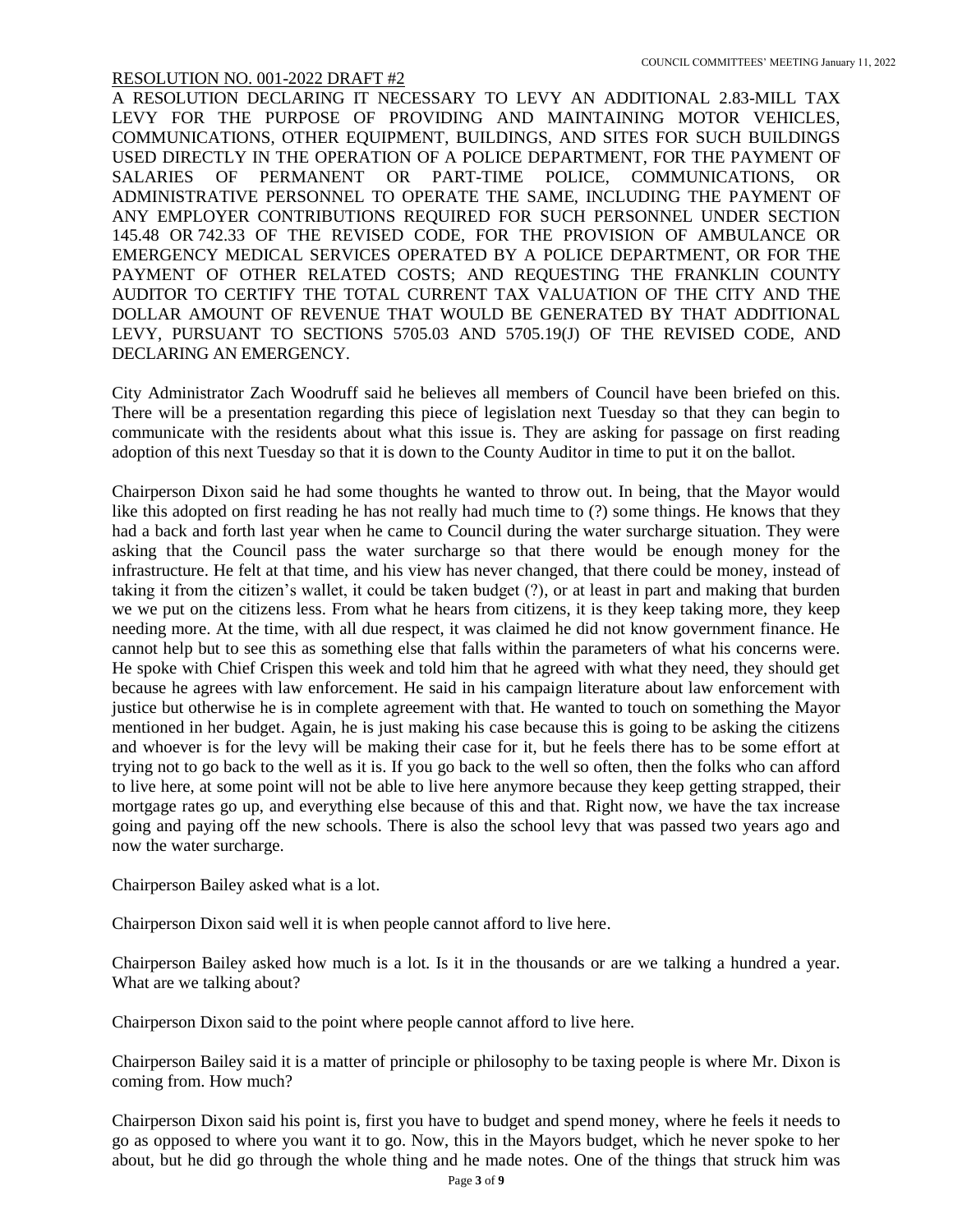that annual tax revenue has increase dramatically with receipts totaling approximately at twenty five million more annually in 2021 than in 2011. He also understands that it will be cut in with tax refunds and such as, she mentions in the budget. Then, there is a graph that shows how much they were taking in before the tax revenue and how much is taken in now. In her proposal, she talked about how they came up with the need for the surcharge for water and sewer and if they did not get that it was going to compromise other operational capital needs, fire, ems, police, street projects etc. But, (a) she never mentioned parks and rec, which he thinks that a lot of money is spent on, which is fine. They all love parks and rec. The things is, if you gather amount A to do what you need to do and you have to spend it over one through ten on various things, in his estimation, the larger, the more important things that need to have money spent on it, the police as opposed to parks and rec and he feels that. He got some figures from the Auditors office last year that showed they had received forty five point five million in the half percent tax increase since 2011 with only like five million of that spent on water and sewer, which meant that a lot was spent on other things. He cannot say it is all Parks and Rec. His point is, they want to come to the well again to help pay for Police when there may very well be plenty or at least some amount of money that is already in the well that they have to help pay for this and lessen that burden on the people.

Chairperson Bailey asked would the public back that.

Chairperson Dixon said that has to be decided.

Chairperson Bailey said (many talking at once) let the public vote on this once they hear all the things.

Chairperson Dixon said but, but first and what should have at least been thought of beforehand, again his feeling is, they are just going to the well to get more money but the fact is, what money is available here to be cut from these things, to help at least, not fully perhaps, pay for this which is saying your needing, instead of or at least in part, the burden is not quite as large. He is not saying pay for the whole thing by cutting things from the budget.

City Administrator Woodruff said he thinks it is entertaining to him that Mr. Dixon believes that conversation has not already occurred. Secondly, he wanted to make sure that it does not go without saying they have increased Police spending by two point one million dollars so please do not seem to sit here and indicate that they have chosen anything over safety. One of the things he hopes Mr. Dixon learns is that governing for a town of twenty thousand people cannot be done through a (?). depending on which one hundred people you gather in front of them from the community, they are going to have different things that they pick are the most important but he describes it as a want but they may describe it as a need. He talked with someone today who talked about quality of life and things for their children so they are going to say that parks and parks programing are needs. They are going to tell you that is the most important thing. His guess is poll the parents with children in the district and they will tell you quality parks are a thing of need to make a community viable. They have also increased the number of police officers from forty eight to fifty four, so again please do not sit here and give a statement as if they have not done their part.

Chairperson Dixon said he did not make that statement.

City Administrator Woodruff said Mr. Dixon is absolutely giving that impression. The impression that he has walked away with, his guess is that people who are watching this without the benefit of the presentation next week are going to feel the same way. What he would ask, he would welcome a discussion, a debate, but without the benefit of having the presentation next week, that would be a better time for him to have this conversation to voice these concerns.

Chairperson Dixon said he has one week before they are wanting adoption and this is the meeting to discuss it, so he has no time.

City Administrator Woodruff said to Mr. Dixon, when you say you need time, we are asking you to put a mechanism in place so that voters can decided. He would think there would not be a whole lot of discussion on that, number one. Number two, he is going back to the assertion that they are not dipping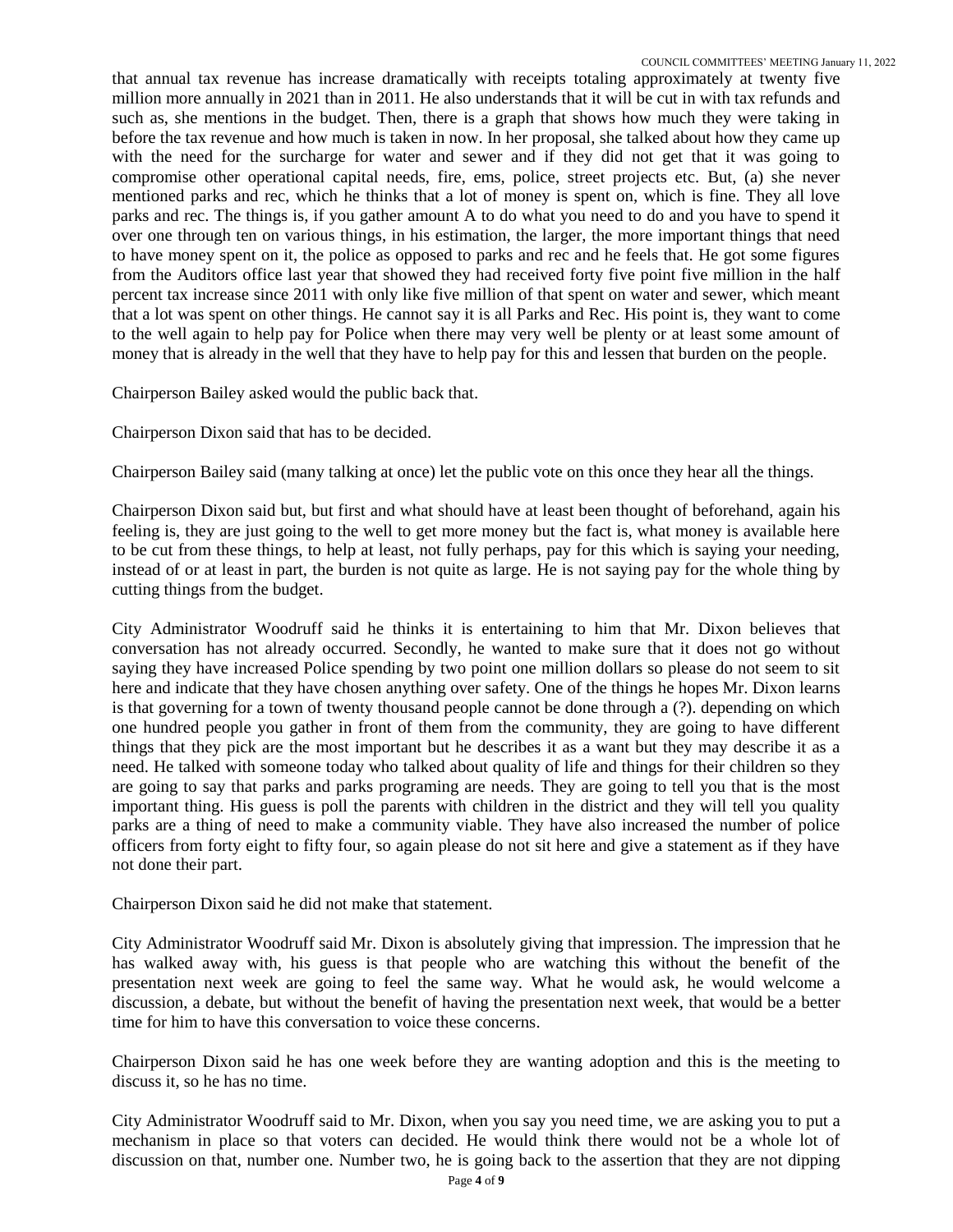into their own pockets, they are not cutting their own budget, again, to increase the Division of Police by a number that has never been seen before, with a budget that has never been seen before. Again, it is a slight of hand trick to say, you got forty five million and only five for this and you do not know how much was given to parks, which is giving the impression that somehow that other fort million went to parks. That does not include increases in infrastructure. What was said was, I got a number from the Auditor of forty five million and only five million went to parks and so you do not know if the rest of it went to parks. That is what was said and somehow gives the impression that all the people up there are mismanaging the budget. That is the impression given when things like that are said. Words have power and meaning and Mr. Dixon knows that.

Chairperson Bailey apologized for interrupting Mr. Dixon. He thinks proper rules would be that an individual will speak for five minutes and then every other member would have a chance to speak on the same issue and there would not be debating back and forth between them. In other words, Mr. Dixon would make his case then listen to all of us and then have an opportunity to speak again.

President Potter said it was not in their rules of council.

Chairperson Bailey said but it is in Roberts Rules of Order.

Chairperson Kantor said correct.

Chairperson Dixon said he has been watching these meetings of Council for thirteen years and he has seen much back and forth and to think that when he gets on Council it suddenly changes and maybe they should not have movement of debate is concerning.

Councilperson Bailey said now he is outside of topic.

President Potter said they need to keep focused on the topic at hand.

City Administrator Woodruff said, again, we are going to have a presentation on this next week. There is an opportunity for the City to add six additional Police Officers through a grant and be able to do the things they need to do to be able to increase, since 2012, the number of sworn Police Officers from forty to (?) and that is what this legislation set in the (?) so voters can.

President Potter said correct. At the end of the day, they are a legislative body and the administration is an administrative body. They come to Council with whatever their recommendations are and it is for this body to either vote up or down and to further clarify, this is going to the electors, so when you say what the public wants, they will all get their chance at the ballot box. That is very transparent and if they choose that is something they want for the betterment of the community it will be voted so and if not it will be voted down. He thinks Council needs to focus on voting this legislation up or down and after the presentation has been made to everyone on Council. There will be time to ask questions of Chief Crispen, Mayor Maggard and Mr. Woodruff at that time.

Chairperson Dixon said he understood everything that President Potter said and everything that Mr. Woodruff said and that is not his point. He thought that when a piece of legislation came before the legislature, that they had the ability to discuss that legislation. Now, he could have taken three weeks to call the Mayor and talk with her in those three weeks but given the time constraint, he felt that this was it.

President Potter said Mr. Dixon you are certainly still open to have those conversations with the Mayor. We still have a week to talk to the Mayor, as she will avail herself, as will Mr. Woodruff and Chief Crispen.

Chairperson Dixon asked (?) about the conversations.

President Potter said there is conversation that is specific to the questions. Those are fine vs in his opinion, when you are making statements that, what about this or what about that or this was said back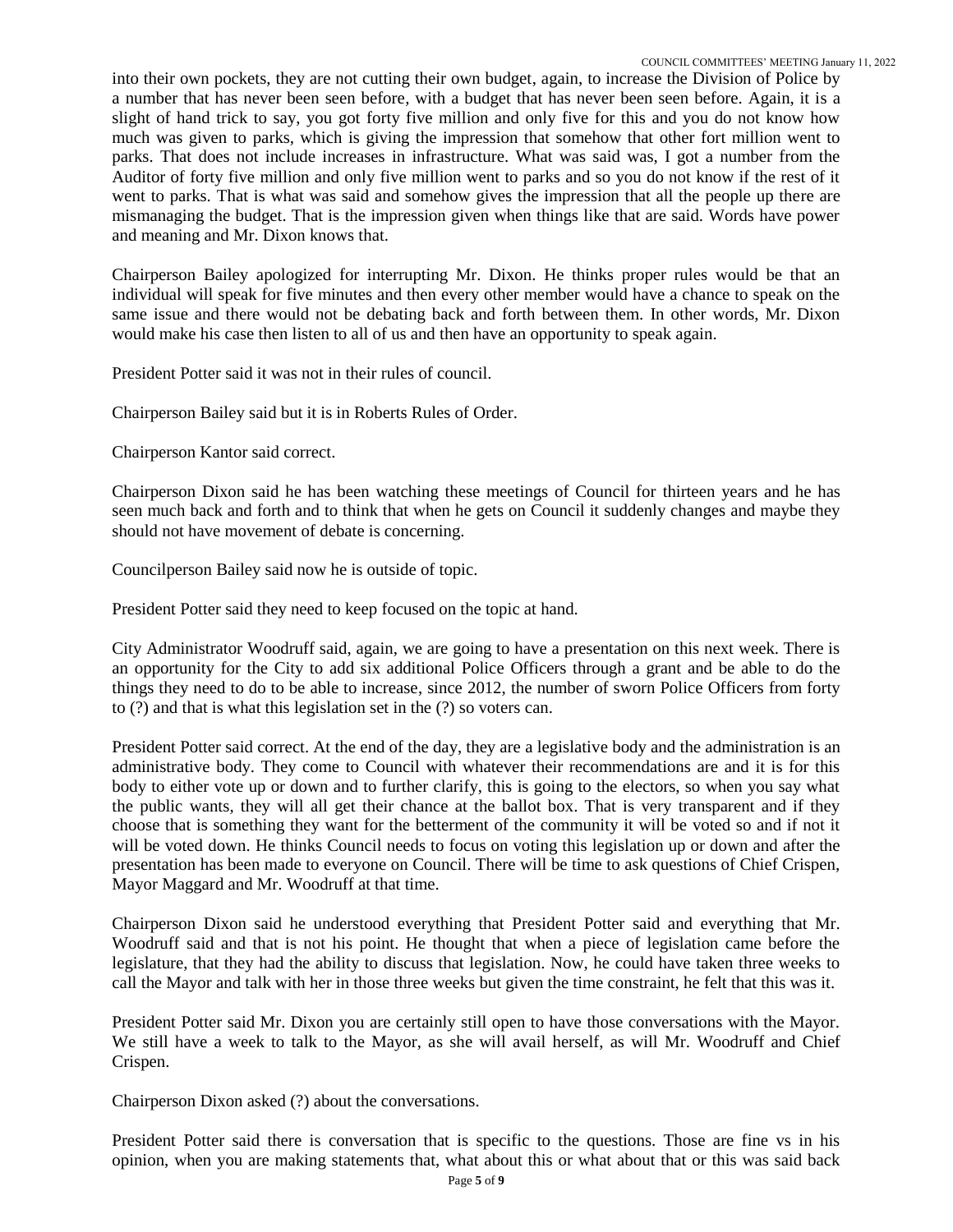then, that is a little off course in his thought process. He thinks at this point, for all members of Council, to engage in those conversations and then vote what you feel is best next week, whether it be yes, no or abstain.

Chairperson Dixon said he understands the nature of this resolution, He understands what is being asked. He told Chief Crispen that he is one hundred percent behind him. He understands that it is voting for something that will allow the people to decide but right now, it is in the hands of Council who will pass this resolution and he feels that is the most appropriate time for Council to discuss it. He meant zero disrespect towards the Mayor about this. Rather, he wanted to have a conversation. It may be a difference of opinion and it is her policy but he is certainly allowed to have an opinion and he felt he was expressing that.

Mayor Maggard said she would like to say that she has worked very hard with the Whitehall Police Department in attracting quality people, quality chiefs, assistant chiefs and officers. They have changed protocol. They have had to do things that cost more money in order to lower the crime rate. No one can say that the crime rate has not been lowered in the last four to five because it has been lowered. However, with Whitehall being totally surrounded by the City of Columbus and the challenges that go along with that, the City of Whitehall has to do more. Mr. Woodruff said that there is an opportunity to increase police officers. However, if there is nowhere to house them, it is not going to help them through anything. This will be talked about more next week. She knows Mr. Dixon talked about the amount of money that is spent on parks. She would like to say this year's budget and all the budgets; the parks department has always been funded less than any other department. As a matter of fact, our parks were laughable. Ten years ago. Not so much now. We see people in the parks, doing things, finally we actually have programming and to say that we should not have those things and we need to have them cut is ridiculous. We can have more and we can compete with other cities. In order to have less crime in Whitehall, there need to be amenities that  $J$ O<sub>1</sub>] attract people to come here who are not interested in committing crimes. She also know that the way the City of Whitehall is laid out and the way the retail establishments are made up, it unfortunately attracts crime. They have done a really good job in the last five years reducing crime but they can do better and that is what this is about. All this does, is it puts something in front of the voters to say, do I want to look at this more in-depth and perhaps be interested in voting yes or voting no. It is to give the residents a choice. Whatever happens they will make accommodations one-way or the other. All she can say is that they need to be prepared for the future of this community. They have done a good job so far but they cannot live like the budget was twenty years ago because that is not the way the world is now and they need to make sure they can have the amenities here in Whitehall that the people deserve. That is all she will say.

Chairperson Dixon said it is clear he did not communicate himself properly. Perhaps he needs to find a way in which to put it together in order to do so. Thank you.

*(Committee of the Whole – 1st reading – ADOPT 01/18/2022–Bailey/Kantor)*

# ADMINISTRATION AND FINANCIAL MANAGEMENT

Councilperson Bailey opened at 7:36 p.m. and addressed the legislation in his committee, as follows:

### RESOLUTION NO. 002-2022 DRAFT # 3

RECOGNIZING CASEY THOMAS AS THE 2021 ADMINISTRATIVE/SUPPORT EMPLOYEE OF THE YEAR AND AWARDING HER A ONE-TIME PAYMENT OF THREE HUNDRED FIFTY AND NO/100 DOLLARS (\$350.00) AS ADDITIONAL COMPENSATION AND DECLARING AN EMERGENCY.

Chairperson Bailey said he is excited about this one. Everyone knows Casey and he happens to think she is a super employee.

*(Adm & Fin. Mgmt. – 1st reading – ADOPT 01/18/2022- Bailey/Conison)*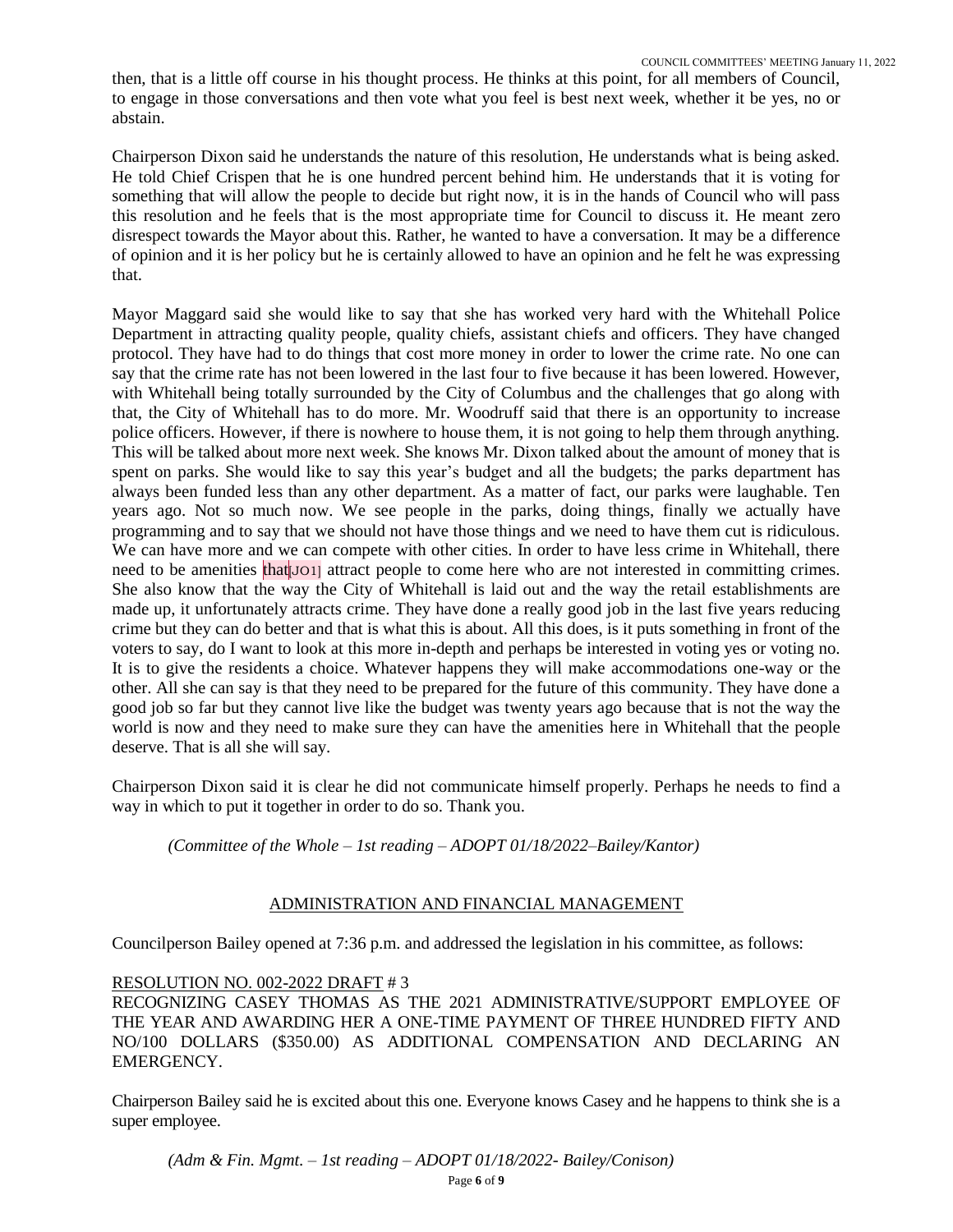Mayor Maggard said she knows she sent Council information regarding the CWA contract and due to an error, she did not get that to the Clerk of Council to be put on the agenda. She will be sending it to Julie by tomorrow morning and she hopes Council will have favorable consideration of the legislation. It was a very good contract. They agreed on raises of two point five, two point and three percent over the life of the contract. There were some minor changes.

Having no further business, Councilperson Bailey closed at 7:38 p.m.

## COMMUNITY STANDARDS AND ENFORCEMENT

Chairperson Smith opened at 7:41 p.m. and addressed the legislation in her committee, as follows:

## **THIRD READING:**

ORDINANCE NO. 127-2021 *(Comm. Stand. & Enf. – Tabled – ADOPT 01/18/2022–Bailey/Kantor)* AMENDING THE ZONING MAP ATTACHED TO CHAPTER 1122 OF THE 1970 CODIFIED ORDINANCES OF THE CITY OF WHITEHALL, OHIO AND AS SUBSEQUENTLY AMENDED, CHANGING THE ZONING ON PROPERTY LOCATED ON 3540 E. MAIN STREET, AND 739 & 721 MAPLEWOOD AVENUE, PARCEL NUMBERS 090-002122, 090-001890, 090-003640, 090- 001900, 090-002485, 090-003638, 090-008240 FROM R-3 RESIDENTIAL DISTRICT AND GENERAL COMMERCE DISTRICT (GCD) TO A-2 APARTMENT DISTRICT, PROPERTY OWNED BY MAMA COMPANY INC. AND DECLARING AN EMERGENCY.

## ORDINANCE NO. 128-2021 *(Comm. Stand. & Enf. – Tabled – ADOPT 01/18/2022–Bailey/Dixon)*

AMENDING THE ZONING MAP ATTACHED TO CHAPTER 1122 OF THE 1970 CODIFIED ORDINANCES OF THE CITY OF WHITEHALL, OHIO AND AS SUBSEQUENTLY AMENDED, ALLOWING A SPECIAL PERMIT UNDER 1123.06(c)(7) TO ALLOW AN APARTMENT DWELLING STRUCTURE CONTAINING MORE THAN TWELVE DWELLING UNITS ON THE PROPERTY LOCATED AT ON 3540 E. MAIN STREET, AND 739 & 721 MAPLEWOOD AVENUE, PARCEL NUMBERS 090-002122, 090-001890, 090-003640, 090-001900, 090-002485, 090-003638, 090-008240, PROPERTY OWNED BY MAMA COMPANY INC. AND DECLARING AN EMERGENCY.

Having nothing further, Chairperson Smith closed at 7:41 p.m.

# COMMUNITY AND ELDER ADVOCACY

Chairperson Dixon opened at 7:42 p.m. and said there are no drafts or pending legislation on the agenda.

There was no discussion in Community and Elder Advocacy.

Having no further business, Chairperson Dixon closed at 7:42 p.m.

City Administrator Zach Woodruff requested that the Economic Development Committee be moved to the end of the meeting, as he will be requesting an Executive Session.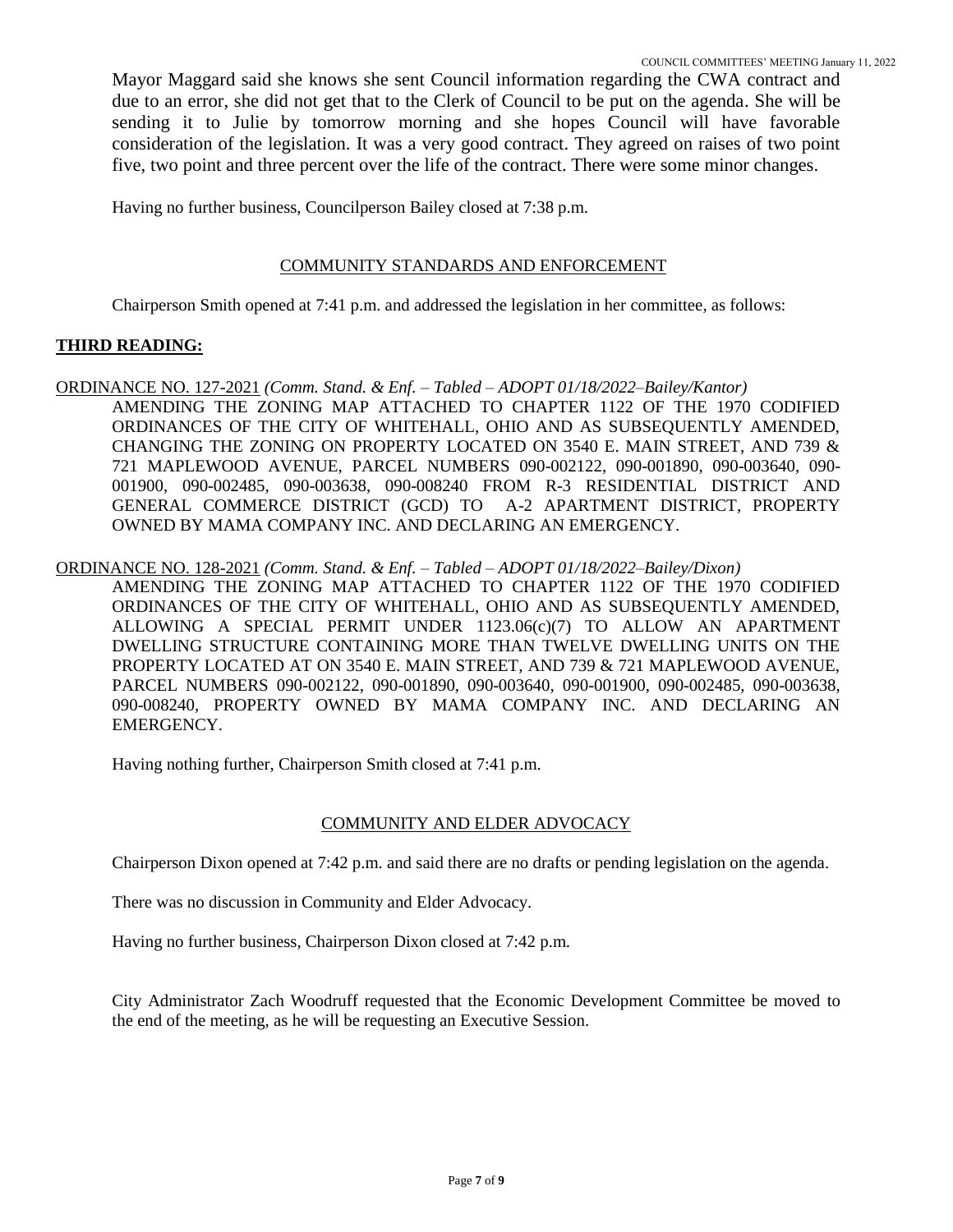# INFRASTRUCTURE, MAINTENANCE AND SERVICE

Chairperson Conison opened at 7:43 p.m. and addressed the legislation in her committee, as follows:

#### RESOLUTION NO. 003-2022 DRAFT #4

RECOGNIZING CHUCK THACKER AS THE 2021 LABOR /SERVICE EMPLOYEE OF THE YEAR AND AWARDING HIM A ONE-TIME PAYMENT OF THREE HUNDRED FIFTY AND NO/100 DOLLARS (\$350.00) AS ADDITIONAL COMPENSATION AND DECLARING AN EMERGENCY.

Chairperson Kantor said with all due respect for Mr. Thacker, he works at the Parks and Recreation Department. He has been there many years and he does a fantastic job.

*(Infra, Maint. & Serv. – 1st reading – ADOPT 01/18/2022–Conison/Kantor)*

Having nothing further, Chairperson Conison closed at 7:43 p.m.

### PUBLIC SAFETY

Chairperson Bailey opened at 7:44 p.m. and addressed the legislation in his committee, as follows:

#### RESOLUTION NO. 004-2022 DRAFT # 5

RECOGNIZING BEN LEONARD AS THE 2021 FIREFIGHTER/PARAMEDIC EMPLOYEE OF THE YEAR AND AWARDING HIM A ONE-TIME PAYMENT OF THREE HUNDRED FIFTY AND NO/100 DOLLARS (\$350.00) AS ADDITIONAL COMPENSATION AND DECLARING AN EMERGENCY.

*(Public Safety – 1st reading – ADOPT 01/18/2022–Elmore/Bailey)*

#### RESOLUTION NO. 005-2022 DRAFT # 6

RECOGNIZING TANNER WILLIAMS AS THE 2021 POLICE OFFICER EMPLOYEE OF THE YEAR AND AWARDING HIM A ONE-TIME PAYMENT OF THREE HUNDRED FIFTY AND NO/100 DOLLARS (\$350.00) AS ADDITIONAL COMPENSATION AND DECLARING AN EMERGENCY.

*(Public Safety – 1st reading – ADOPT 01/18/2022–Elmore/Dixon)*

Having nothing further, Chairperson Bailey closed at 7:45 p.m.

### PARKS AND RECREATION

Chairperson Kantor opened at 7:46 p.m. and said there are no drafts or pending legislation on the agenda.

Chairperson Kantor said the people who were nominated for Employee of the Year all do a phenomenal job. He thanked all of them. He did speak with Director Sorrell and they are very busy but there is a little sickness going around so the Parks  $\&$  Recreation Commission meeting tomorrow will be virtual. She is very busy getting ready for this year's programming. He gave everyone a copy of the football financials.

Having nothing further, Chairperson Kantor closed at 7:48 p.m.